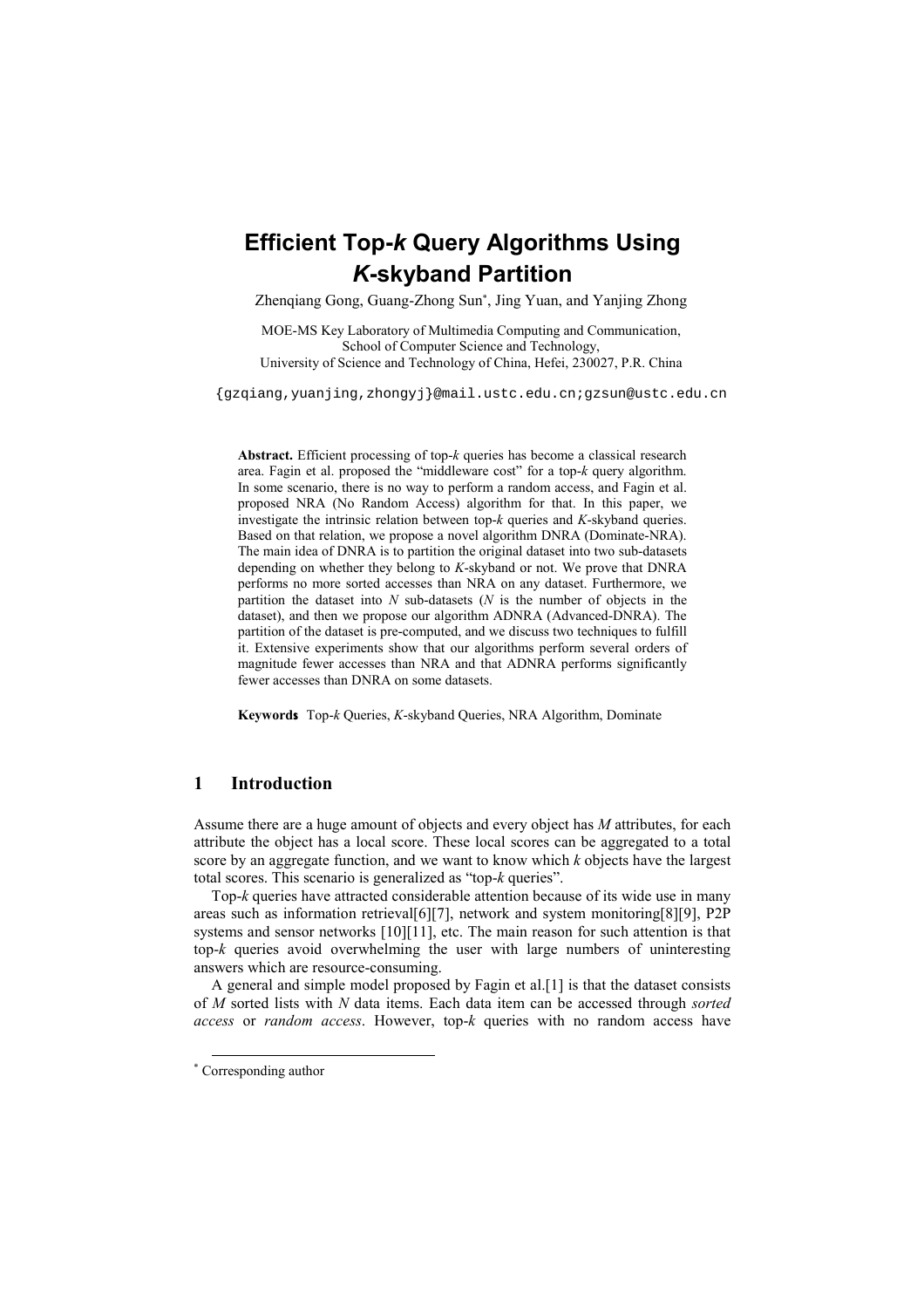received increasing interests because in many applications random access is impossible or it's much more expensive than sorted access  $[2][3][4]$ . Fagin et al. proposed NRA (No Random Access) algorithm for this case. In this paper, we focus on the cases with no random access, but our methods can be easily generalized to cases where random access is possible.

K-skyband[14] computation is another kind of query, which returns those objects that are dominated by at most  $K-I$  other objects. An object dominates another object if it is as good or better in all attributes and better in at least one attribute. The essential difference between top- $k$  queries and  $K$ -skyband queries is that top- $k$  answers may vary with the different aggregate functions while  $K$ -skyband answers do not.

Actually, there exist intrinsic connections between top- $k$  queries and  $K$ -skyband queries. Firstly, in this paper, we investigate the relation between top- $k$  queries and  $K$ skyband queries, i.e. top- $k$  answers for any increasingly monotone aggregate function belong to K-skyband, where  $k \leq K$ . Secondly, based on the investigation, we propose our algorithm DNRA (Domination-NRA). The main idea of DNRA is to partition the original dataset into two sub-datasets depending on whether they belong to the Kskyband or not and it only accesses the K-skyband objects when answering top- $k$ queries. For any dataset instance, we prove that DNRA performs no more sorted accesses than NRA. Thirdly, motivated by the idea of partitioning the dataset, we take a further step to partition the dataset into  $N$  sub-datasets (some sub-datasets may be empty) according to the *degree of domination* (see definition 3 in section 3.3) of the objects. Our algorithm ADNRA (Advanced-DNRA) comes into being on the basis of this partition. Fourthly, we discuss two techniques of dataset partition, which is done *offline*. Finally, we do extensive experiments to compare NRA algorithm and our algorithms. The results show that our algorithms perform several orders of magnitude fewer sorted accesses than NRA and that ADNRA performs significantly fewer sorted accesses than DNRA.

The rest of this paper is organized as follows. In section 2, we define the problem formally and review NRA algorithm. In section 3, we describe our algorithm DNRA and its advanced version ADNRA, and we discuss the pre-computation of the dataset partition. In section 4, we show the experimental results. In section 5, we discuss some related works. Finally, in section 6, we conclude this paper and introduce our future works.

#### $\overline{2}$ **Problem Definitions and NRA Algorithm**

In this section, we describe the model of our problem and review NRA algorithm proposed in [1].

Our model of the dataset can be described as follows: assume the dataset D consists of M sorted lists, which are denoted as  $L_1, L_2, ..., L_M$ . Each sorted list consists of N data items. Each data item is a pair  $(x, s_i(x))$ , where x is an object,  $s_i(x)$  is x's ith local score which is a real number in the interval [0,1]. Sorted list means that objects in each list are sorted in descending orders according to their local scores. Each data item can be accessed only by sorted access, so the middleware cost of an algorithm is  $a_{\rm c}$ , where  $a_{\rm c}$  is the number of sorted accesses performed and  $c_{\rm s}$  is the cost of a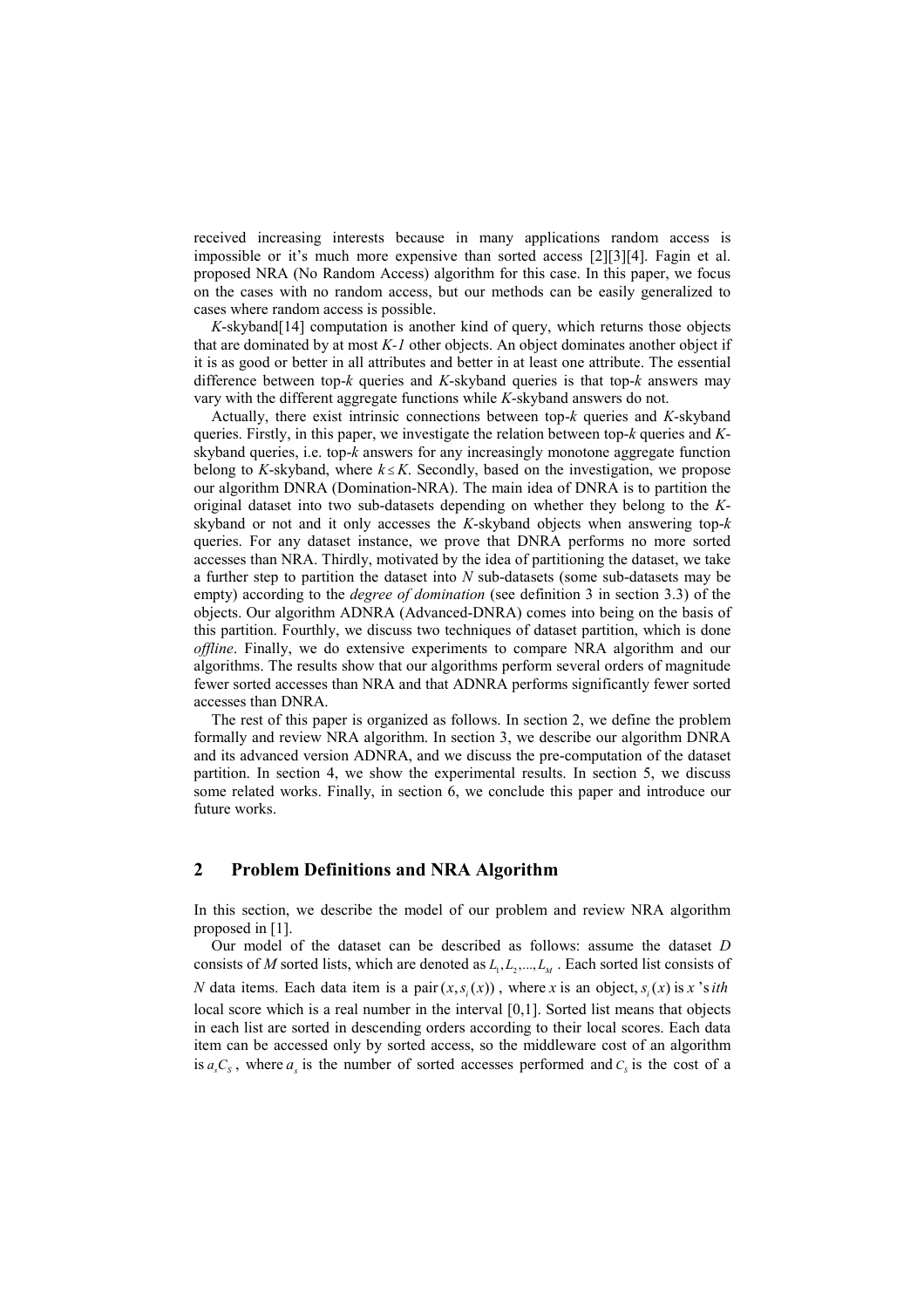single sorted access. For any object x, its overall score  $S_r = f(s_1(x), s_2(x), \dots, s_M(x))$ , where the aggregate function  $f$  is assumed to be monotone in this paper. Our task is to find  $k$  objects whose overall scores are the highest  $k$  ones.

|              | Number of objects    | k        | Number of objects returned          |
|--------------|----------------------|----------|-------------------------------------|
|              | Number of lists      | $S^{ub}$ | upper bound of $S$ .                |
|              | overall score of $x$ | S(x)     | The <i>ith</i> local score of x     |
| $S_{r}^{lb}$ | lower bound of $S_r$ | $S_i$    | Bottom score of the <i>ith</i> list |

Table 1. Meanings of basic symbols used.

For this problem, Fagin et al. proposed the algorithm NRA (No Random Access)[1]. The basic idea of NRA is to evaluate an object's overall score using the upper bound and lower bound of the overall score. We rewrite NRA algorithm in Fig.1. In the algorithm, we replace the original notations with ours.

### **Algorithm NRA:**

- 1. Do sorted access in parallel to each of the  $M$  sorted lists  $L_i$ . At each depth  $d$ (when  $d$  objects have been accessed under sorted access in each list):
	- Maintain the bottom values  $s_i^{(d)}$ ,  $i \in \{1, 2, \dots, M\}$ , encountered in the lists.
	- For every object x with discovered fields  $L = L^{(d)}(x) \subset \{1, ..., M\}$ , compute the values  $S_{\nu}^{lb}$  and  $S_{\nu}^{ub}$ . (For object x that has not been seen, these values are virtually computed as  $S_x^h = f(0, 0, ..., 0)$  and  $S_y^{ub} = f(s_1^{(d)}, s_2^{(d)}, ..., s_M^{(d)})$  which is the threshold value.)
	- Let  $Y^{(d)}$ , the current top-k list, contain the k objects with the largest  $S^b$  values seen so far (and their scores); if two objects have the same  $S^h_{\nu}$  value, then ties are broken using the  $S_r^{\mu b}$  values, such that object with the highest  $S_r^{\mu b}$  value wins (and arbitrarily among objects that tie for the highest  $S^{ub}_\nu$  value). Let  $t^{(d)}$  =min  $\{S^{tb}_\nu \mid x \in Y^{(d)}\}$
- 2. Halt when (a) at least k distinct objects have been seen and (b)  $\tilde{t} \leq t^{(d)}$ , where  $\tilde{t} =$ max  $\{ S_{n}^{ub} | x \notin Y^{(d)} \}$ . Return the objects in  $Y^{(d)}$ .

#### Fig. 1. Algorithm NRA

The following example illustrates NRA algorithm.

**Example 1.** Assume  $M=2$ .  $N=6$ .  $k=2$ . the aggregation function is summation, and the lists shown in Table 2 of Fig.2 can only be sorted accessed. Call accessing each list once in parallel an *attempt*. In Fig.2, Table 3-6 show how algorithm NRA performs sorted accesses at each attempt on this dataset. Table 7 shows how the top-2 objects and the parameter  $\tilde{t}$  updated at each attempt. NRA algorithm halts after 8 sorted accesses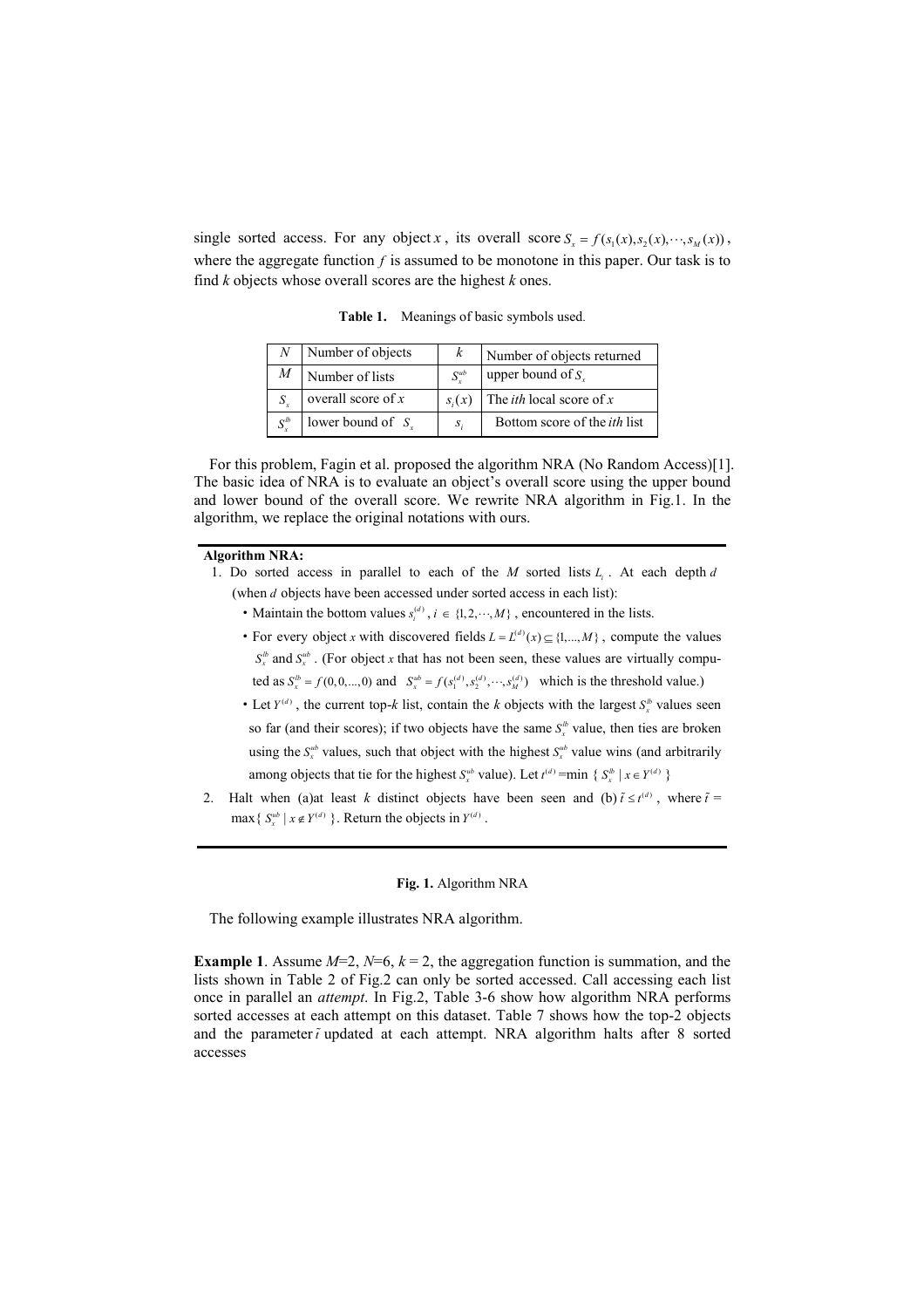# Table 2. Sorted Lists

### Table 3. Attempt 1

| $(X_2, 0.95)$ | $(X_3, 0.95)$ |
|---------------|---------------|
| $X_1, 0.92$   | $(X_4, 0.90)$ |
| $X_5, 0.89$   | $(X_6, 0.88)$ |
| $(X_3, 0.88)$ | $(X_2, 0.87)$ |
| $X_4, 0.87$   | $(X_1, 0.87)$ |
| $(X_6, 0.86)$ | $(X_5, 0.85)$ |

 $(X_2, 0.95)$  $(X_3, 0.95)$  $(X_1, 0.92)$  $(X_4, 0.90)$  $(X_5, 0.89)$  $(X_6, 0.88)$  $(X_3, 0.88)$  $(X_2, 0.87)$  $(X_4, 0.87)$  $(X_1, 0.87)$  $(X_6, 0.86)$  $(X_5, 0.85)$ 

Table 4. Attempt 2

 $(X_2, 0.95)$  $(X_3, 0.95)$  $(X_1, 0.92)$  $(X_4, 0.90)$  $(X_5, 0.89)$  $(X_6, 0.88)$  $(X_3, 0.88)$  $(X_2, 0.87)$  $(X_4, 0.87)$  $(X_1, 0.87)$  $(X_6, 0.86)$  $(X_5, 0.85)$ 

Table 5. Attempt 3

| $(X_2, 0.95)$ | $(X_3, 0.95)$ |
|---------------|---------------|
| $(X_1, 0.92)$ | $(X_4, 0.90)$ |
| $(X_5, 0.89)$ | $(X_6, 0.88)$ |
| $(X_3, 0.88)$ | $(X_2, 0.87)$ |
| $(X_4, 0.87)$ | $(X_1, 0.87)$ |
| $(X_6, 0.86)$ | $(X_5, 0.85)$ |

Table 6. Attempt 4

Table 7. Each attempt of NRA

| $(X_2, 0.95)$ | $(X_3, 0.95)$ |
|---------------|---------------|
| $(X_1, 0.92)$ | $(X_4, 0.90)$ |
| $(X_5, 0.89)$ | $(X_6, 0.88)$ |
| $(X_3, 0.88)$ | $(X_2, 0.87)$ |
| $(X_4, 0.87)$ | $(X_1, 0.87)$ |
| $(X_6, 0.86)$ | $(X_5, 0.85)$ |

| Objects      | Lower bounds |      |
|--------------|--------------|------|
| $(X_2, X_3)$ | (0.95, 0.95) | 1.90 |
| $(X_2, X_3)$ | (0.95, 0.95) | 1.83 |
| $(X_2,X_3)$  | (0.95, 0.95) | 1.80 |
| $X_2, X_3$   | (1.82, 1.83) | 1.79 |

Fig. 2. An example shows how NRA works

#### $\overline{\mathbf{3}}$ **Dominate-NRA Algorithms**

In this section, we first discuss the relation between top- $k$  queries and  $K$ -skyband queries (Section 3.1). Thereafter, in Section 3.2, we describe our algorithm DNRA and discuss its performance. Then, in Section 3.3, we introduce ADNRA. Finally, in Section 3.4, we address the process of pre-computation.

# 3.1 Top-k Queries and K-skyband Queries

In the following, we first introduce the definition of dominate and propose an observation about it. Then, we define the  $K$ -skyband set and discuss its relation to top $k$  queries.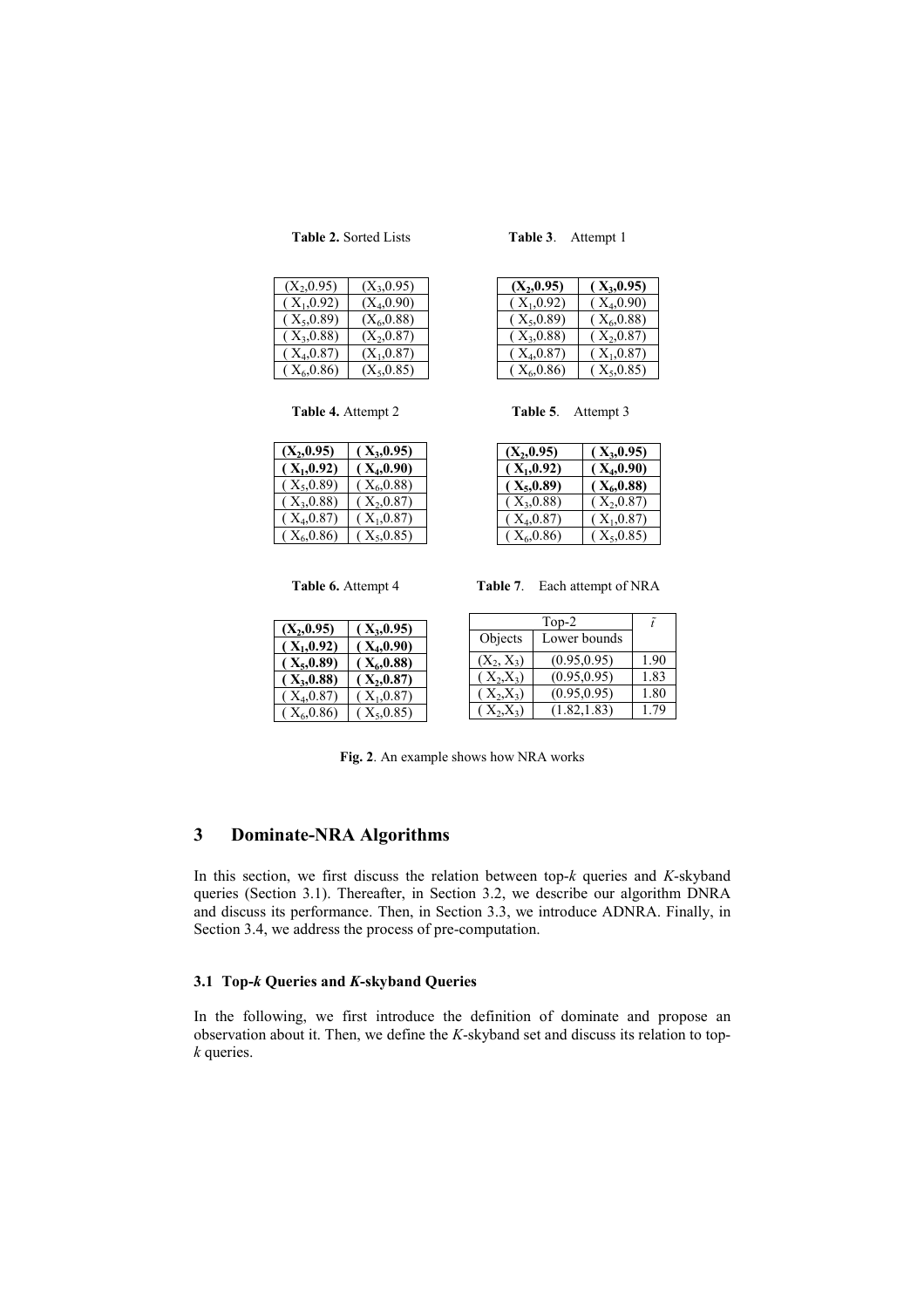**Definition 1** dominate<sup>[5]</sup>. We say object x dominates y or y is dominated by x if and only if they satisfy two conditions: (1) for each  $i \in \{1, 2, \dots, M\}$ ,  $s_i(x) \ge s_i(y)$ . (2) there exists at least one number  $j \in \{1, 2, \dots, M\}$  satisfying  $s_i(x) > s_i(y)$ .

Our definition of dominate is different from that in [5], since we use  $\geq$  (or  $\geq$ ) instead of  $\leq$  (or  $\leq$ ). However, there does not exist essential differences between them

**Observation 1:** If object x dominates object y and the aggregate function is increasingly monotone, then we have  $S_r > S_r$ .

**Proof:** We can easily get the correctness of the observation according to the definition of dominate.  $\square$ 

**Definition 2** K-skyband [14]. For a dataset D, its K-skyband is a set of objects that are dominated by at most  $K-1$  other objects.

For the dataset in Example 1, the K-skyband for K=2 includes objects  $x_1, x_2, x_3$ and  $x_4$ . Notice that x, and x, which are the top-2 objects with  $f =$  sum, belongs to the  $K$ -skyband for  $K=2$ .

**Observation 2:** For any increasingly monotone aggregate function, the top- $k$  objects belong to the K-skyband, where  $k \le K$ .

**Proof:** For any object x that does not belong to the K-skyband, there exists at least K other objects that dominate it. According to observation 1, we know that there exists at least  $K$  other objects whose overall scores are strictly larger than  $x$  's, which means that x cannot be top-K. Since  $k \le K$ , we have the top-k objects for any increasingly monotone aggregate function belong to the *K*-skyband.  $\Box$ 

Motivated by the fact that the top- $k$  objects for any increasingly monotone aggregate function belong to the K-skyband, where  $k \le K$ , we can use the K-skyband query as a pre-computing step to answer top-k queries. After pre-computing the Kskyband offline, any top-k queries with  $k \leq K$  for any increasingly monotone aggregate function can be addressed only accessing the K-skyband objects.

### 3.2 Dominate-NRA Algorithm(DNRA)

In this section, based on the observations discussed in the above section, we first introduce our algorithm DNRA (Dominate-NRA) and prove its correctness. Then, we evaluate its performance. Specifically, we prove that DNRA performs no more sorted accesses than NRA on any dataset.

The description of DNRA algorithm is shown in Fig.3. Through pre-computation (addressed in section 3.4), it first partitions the original dataset  $D$  into two subdatasets, i.e.  $D_n$  and  $D_b$ , where  $D_n$  contains all the K-skyband objects and  $D_b$  contains the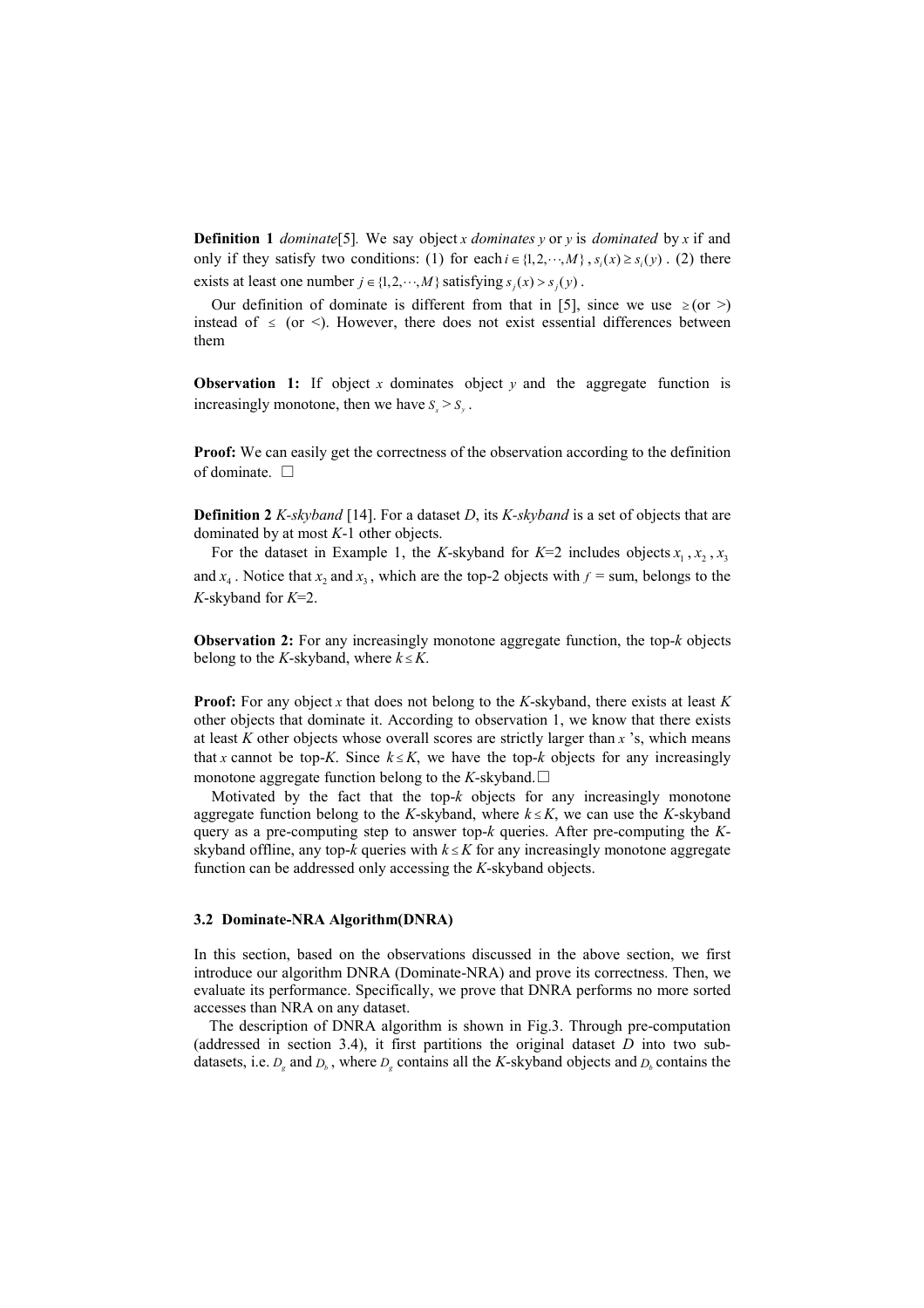rest. Then it runs NRA only on  $D<sub>s</sub>$  in order to find top-k answerers of the original dataset  $D$ .

**Algorithm DNRA:** 

- Through pre-computation, we partition the original dataset  $D$  into two sub-datasets,  $\mathbf{1}$ i.e.  $D_a$  and  $D_b$ , where  $D_a$  contains all the K-skyband objects and  $D_b$  contains the rest.
- Run NRA algorithm on  $D_e$  to find top-k objects, where  $k \le K$ .  $2.$

### Fig. 3. Algorithm DNRA

The following theorem provides the correctness of DNRA.

**Theorem 1** If the aggregate function is increasingly monotone, then DNRA correctly finds the top-k objects, where  $k \leq K$ .

**Proof:** According to observation 2, top- $k$  objects belong to the K-skyband, where  $k \leq K$ . Here,  $D_e$  and the K-skyband contain the same objects, that is, top-k objects belong to  $D_{\alpha}$ . Since NRA algorithm correctly finds the top-k objects in  $D_{\alpha}$ , DNRA correctly finds the top- $k$  objects of the original dataset.  $\square$ 

To evaluate the performance of DNRA, we first introduce three lemmas as follows.

**Lemma 1** Let  $DS^{\psi}_{r}(d)$  be the upper bound of x 's overall score in DNRA at depth d. Let  $NS^{\omega b}_{\nu}(d)$  be the upper bound of x 's overall score in NRA at depth d. Then, for any object  $x \in D_{\varphi}$ , we have  $DS_{x}^{\omega}(d) \leq NS_{x}^{\omega}(d)$ .

**Proof:** The upper bound of object  $x$  's overall score is calculated using an increasingly monotone aggregate function by substituting its missing fields with relative bottom values. For any object  $x \in D$ , its fields seen by NRA before depth d are also seen by DNRA before depth  $d$ , and its fields seen by DNRA but not seen DNRA before depth  $d$ , and its fields seen by DNRA but not seen by NRA before depth  $d$  are no larger than the relative bottom values in NRA. Furthermore, bottom values in DNRA are no larger than the relative bottom values in NRA at depth  $d$ . So, we have  $DS_v^{ub}(d) \leq NS_v^{ub}(d)$ .  $\Box$ 

**Lemma 2** Let  $DS^{\mu}_{r}(d)$  be the lower bound of x 's overall score in DNRA at depth d. Let  $NS_{\nu}^{\psi}(d)$  be the lower bound of x 's overall score in NRA at depth d. Then, for any object  $x \in D_e$ , we have  $DS_x^b(d) \geq NS_x^b(d)$ .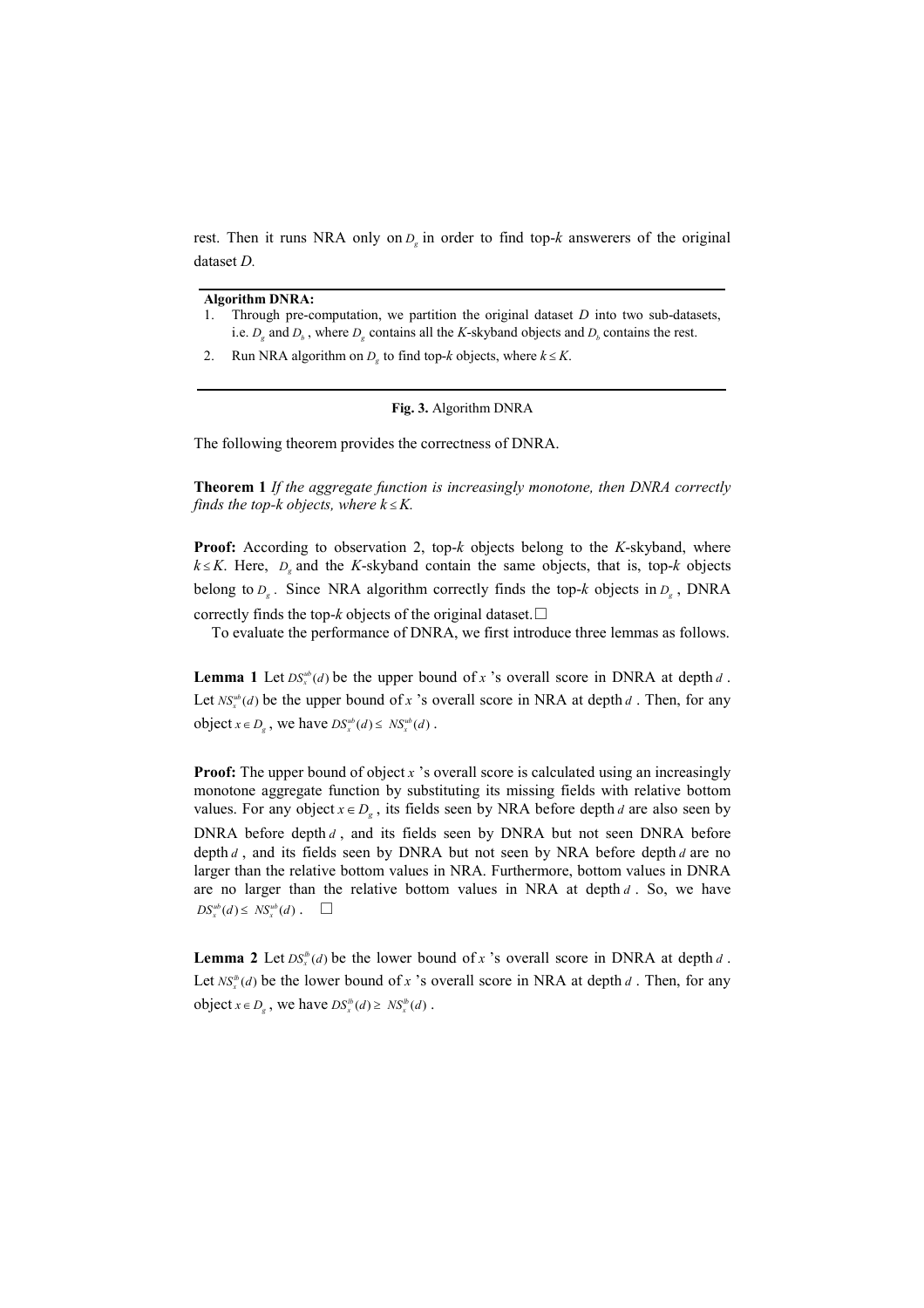**Proof:** For any object  $x \in D_e$ , its fields seen by NRA before depth *d* are also seen by DNRA before depth  $d$ . The lower bound of x 's overall score is calculated using an increasingly monotone aggregate function by substituting its missing fields with 0. So we have  $DS^b$ <sub>s</sub> $(d) \geq NS^b$ <sub>s</sub> $(d)$ .

**Lemma 3** Let  $Y(d)$  contain the current top-k objects in NRA at depth d and  $t(d)$  = min  $\{NS_{\alpha}^{b}(d) \mid x \in Y(d)\}$ . Let  $Y(d)$  contain the current top-k objects in DNRA and  $t(d)$  = min  $\{DS_{\alpha}^{b}(d) | x \in Y(d)\}\$ . If all the objects in  $Y(d)$  belong to  $D_{\alpha}$ , then we have  $t'(d) \ge t(d)$ .

**Proof:** At any depth d, assume  $x \in Y(d)$  satisfying  $DS^b(d) = t(d)$ . There are two cases depending on whether x belongs to  $Y(d)$ .

Case 1:  $x \in Y(d)$ . Since  $x \in Y(d)$ , we have  $NS^b(d) \ge t(d)$ . And according to lemma 2, we have  $DS_{\nu}^{b}(d) \geq NS_{\nu}^{b}(d)$ . So, we have  $t'(d) = DS_{\nu}^{b}(d) \geq NS_{\nu}^{b}(d) \geq t(d)$ , that is,  $t'(d) \geq t(d)$ , as desired.

Case 2:  $x \notin Y(d)$ . In this case, there exists one object  $y \in Y(d)$  but  $y \notin Y(d)$ . Since  $y \in Y(d)$ , we have  $NS_v^b(d) \ge t(d)$ . Since  $y \notin Y'(d)$ , we have  $t'(d) \ge DS_v^b(d)$ . And according to lemma 2, we have  $DS_{\nu}^{lb}(d) \ge NS_{\nu}^{lb}(d)$ . So, we get  $t'(d) \ge DS_{\nu}^{lb}(d) \ge NS_{\nu}^{lb}(d) \ge t(d)$ , that is,  $t'(d) \geq t(d)$ , as desired.  $\square$ 

Theorem 2 The number of sorted accesses to the lists done by DNRA is always less than or equal to that of NRA.

**Proof:** For any dataset  $D$ , we assume NRA algorithm stops at depth  $d$  and DNRA algorithm does not stop before depth d. Let  $Y(d)$  contain the top-k objects that outputted by NRA and  $t(d) = min\{NS_e^b(d) | x \in Y(d)\}\$ . Let  $Y(d)$  contain the current top-k objects in DNRA at depth *d* and  $\vec{t}(d) = \min \{DS_x^{\text{lb}}(d) | x \in Y(d)\}\$ . The *k* objects in  $Y(d)$ must belong to  $D_{\epsilon}$ , so we have, according to lemma 3,  $t'(d) \ge t(d)$ . Since we assume DNRA does not stop at depth d, there exists an object  $x \in D$  and  $x \notin Y(d)$  satisfying that  $DS_{r}^{ub}(d) > t(d)$ . We need to generate contradictions. There are two cases depending on whether x belongs to  $Y(d)$ .

Case 1:  $x \notin Y(d)$ . Since we have  $DS_{y}^{ub}(d) \le NS_{y}^{ub}(d)$  according to lemma 1 and  $NS_{\nu}^{ub}(d) \leq t(d)$  according to the stopping rule of NRA, we get  $DS_{\nu}^{ub}(d) \leq NS_{\nu}^{ub}(d) \leq t(d) \leq$  $t(d)$ , which contradicts with  $DS_x^{ub}(d) > t(d)$ .

Case 2:  $x \in Y(d)$ . In this case, there exists one object  $y \in Y(d)$  but  $y \notin Y(d)$ . Since  $y \in Y'(d)$  and  $x \notin Y'(d)$ , we have  $DS_v^b(d) \ge t(d) \ge DS_x^b(d)$ . Since  $x \in Y(d)$  and  $y \notin Y(d)$ , we have  $NS_v^{\psi}(d) \ge t(d) \ge NS_v^{\psi}(d)$ . Combined with lemma 1 and lemma 2, we get  $NS_v^{\psi}(d) \ge$  $t(d) \geq NS_v^{ub}(d) \geq DS_v^{ub}(d) \geq DS_v^{lb}(d) \geq t(d) \geq DS_x^{lb}(d) \geq NS_x^{lb}(d)$ . So we have  $DS_x^{lb}(d) = DS_v^{lb}(d) =$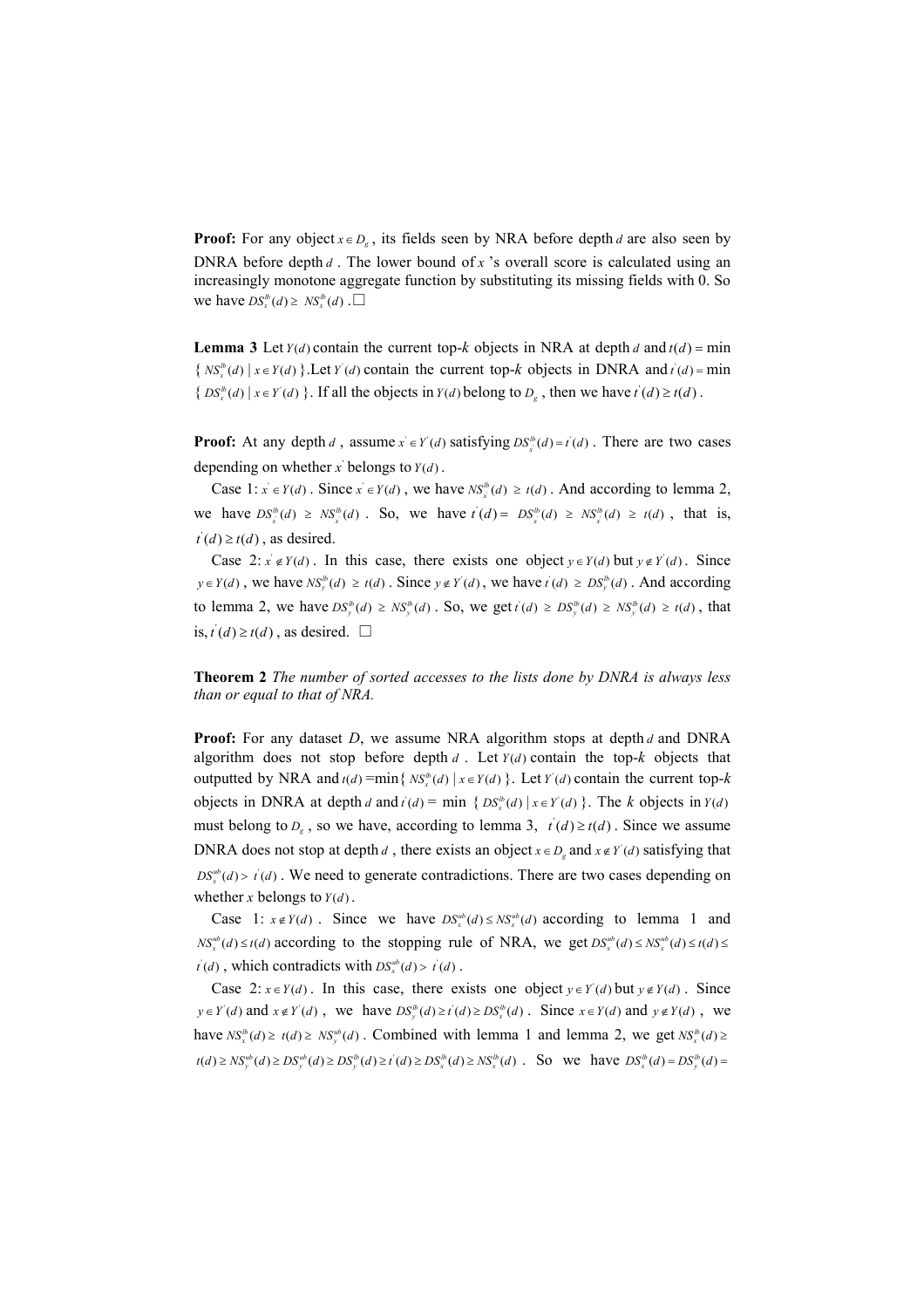$DS_v^{ub}(d) = t'(d)$ . Since  $DS_v^{lb}(d) = DS_v^{lb}(d)$ , we have  $DS_v^{ub}(d) \le DS_v^{ub}(d)$  according to the ties breaking rules of  $Y'(d)$ . Finally, we get  $t'(d) = DS^{\omega}(d) \leq DS^{\omega}(d) \leq DS^{\omega}(d) = t'(d)$ , that is,  $DS_{\nu}^{ub}(d) = t'(d)$ , which contradicts with  $DS_{\nu}^{ub}(d) > t'(d)$ .

Hence, the assumption that DNRA does not stop before depth  $d$  is unwarranted. In other words, DNRA does stop before depth  $d$ .  $\square$ 

# 3.3 Optimization

The key idea of DNRA is that it classifies the objects into two categories depending on whether they belong to the  $K$ -skyband or not and it only accesses the  $K$ -skyband objects when answering top- $k$  queries. One weakness of DNRA is that it cannot address the top-k queries with  $k > K$ . To cope with top-k queries with  $k > K$ , we take a further step to classify the objects into  $N$  categories. In the following, we begin by proposing a method to classify objects. Then, based on this method, we partition the original dataset N sub-datasets. Our algorithm ADNRA (Advanced-DNRA) comes into being on the basis of this partition.

**Definition 3** degree of domination. If some object x is dominated by *i* other objects, we say the degree of domination of x is i, denoted as  $dd(x) = i$ .

This definition provides us a kind of method to classify objects, i.e. we can classify objects into N categories by their degree of domination. Based on the classification of the objects, we can partition the original dataset  $D$  into  $N$  sub-datasets, denoted as  $D_0, D_1, \dots, D_{N-1}$  (some sub-datasets may be empty), where  $\forall x \in D_i$ , satisfying  $dd(x) = i$ . The partition is done offline. The following theorem reduces our accessing scope to  $D_0, D_1, \ldots, D_{k-1}$  when answering top-k queries.

Theorem 3 If the aggregate function is increasingly monotone, then top-k objects must be among sub-datasets  $D_0, D_1, \dots, D_{k-1}$ 

**Proof:** Actually, the K-skyband for K=k consists of sub-datasets  $D_0, D_1, \dots, D_{k-1}$ . And according to observation 2, top-k objects belong to K-skyband if  $k \leq K$ . So the top-k objects must be among sub-datasets  $D_0, D_1, \dots, D_{k-1}$ .  $\square$ 

Now, we can describe our algorithm ADNRA. Its description is shown in Fig.4. ADNRA algorithm uses a sequential policy to access  $D_0, D_1, \dots, D_{k-1}$ . Specifically, when *candidate* =  $\emptyset$  and  $t \geq T_i$ , ADNRA stops accessing  $D_i$  and goes on accessing  $D_{i+1}$ (Note: candidate, may return to be nonempty since some object in  $Y$  coming from  $D_i$ may become a candidate some time later). After this sequential process, it checks whether there exists some *candidate* that is nonempty. And if *candidate*, is nonempty, it continues performing sorted accesses on  $D_i$ .

Actually, we can design another policy to perform sorted accesses on sub-datasets  $D_0, D_1, \dots, D_{k-1}$ , i.e. dataset-level-parallel policy. Dataset-level-parallel policy works as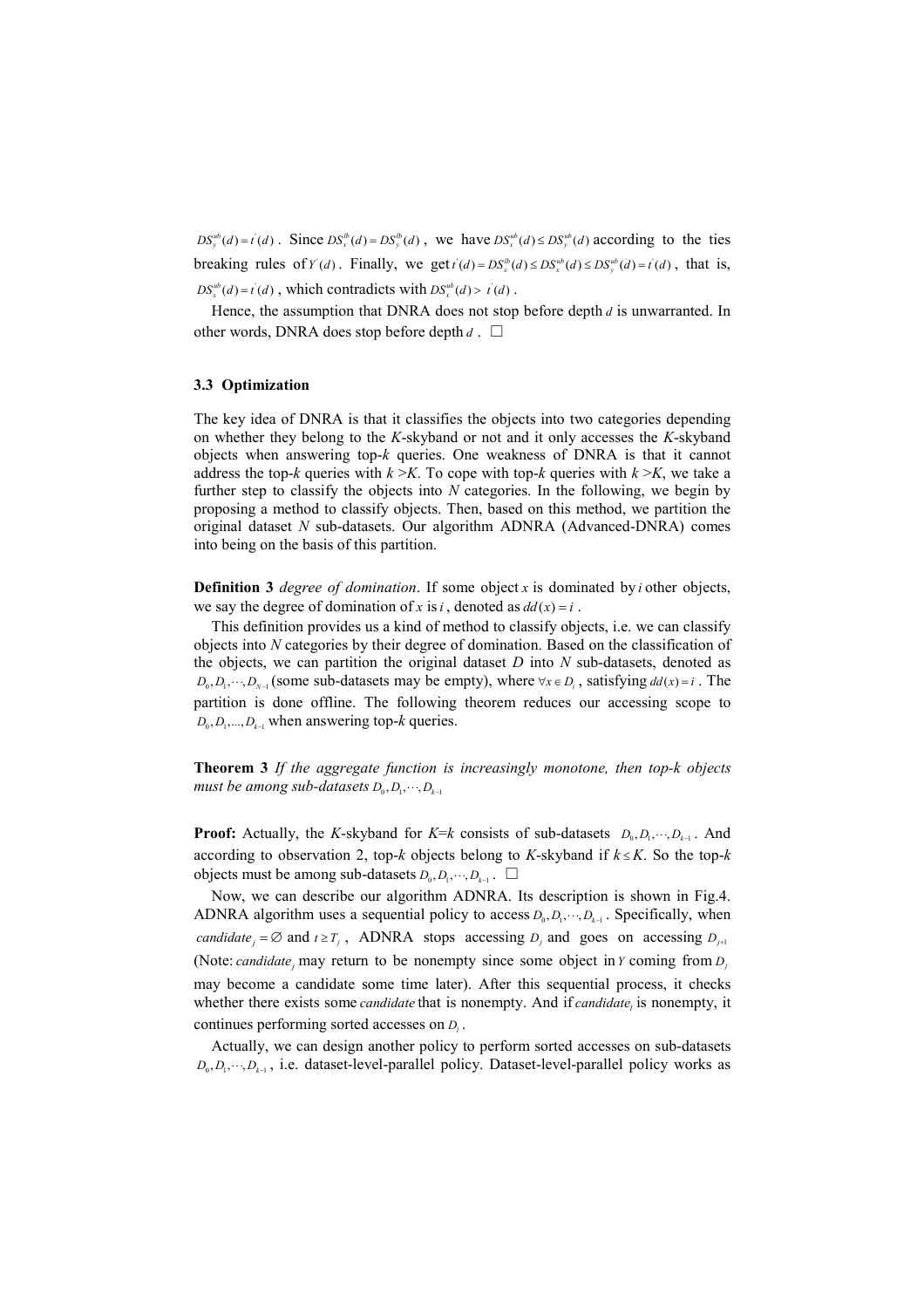follows: firstly, we distribute the sub-datasets  $D_0, D_1, \dots, D_{k-1}$  onto k processors; secondly, let the *ith* processor computes in parallel the top- $(k-i)$  objects in  $D_i$ , and store them in  $Y_i$ ; thirdly, we combine  $Y_0, Y_1, ..., Y_{k-1}$  to get  $Y$ ; finally, it checks whether there exists some candidate that is nonempty. And if candidate, is nonempty, it continues performing sorted accesses on  $D_i$  in parallel.

# **Algorithm ADNRA:**

- 1. Run NRA on  $D_0$  to find top-k objects in  $D_0$ , and store the results in Y. Let  $t =$  $\min\{S_{x}^{lb} | x \in Y\}$
- $2.$  $i := 1$
- 3. For  $D_i$ , do sorted accesses in parallel to each of the M sorted lists  $L_i$ . Accessing each list once on  $D_i$  in parallel is called an *attempt*. After each attempt on  $D_i$ , go to update\_process: update  $s_{1i}$ ,  $s_{2i}$ ,...,  $s_{Mi}$  (bottom scores of  $D_i$ ),  $T_i$  (the threshold value of  $D_i$ ), lower bounds and upper bounds of objects in *candidate* (*candidate* is a set of objects whose current upper bounds of their scores are larger than  $t$  and that do not belong to Y ) and of objects in Y that come from  $D_i$ , Y, t and all the sets of *candidate*. When *candidate*, =  $\emptyset$  and  $t \geq T_i$ , go to step 4.
- $j = j+1$ . If  $j < k$ , then go to step 3, or go to step 5.  $4.$
- 5. For each *l*, while *candidate*<sub>*l*</sub>  $\neq \emptyset$ , continue performing sorted accesses on *D*<sub>*l*</sub> in parallel. After each attempt on  $D_l$ , go to update\_process as described in step 3.
- 6. Halt when (a) at least k distinct objects have been seen, (b)  $t \ge T_i$ , for  $j = 0, 1, ..., k-1$  and (c) for  $j = 0, 1, ..., k - 1$ , candidate,  $= \emptyset$ . Return the objects in Y.

### Fig. 4. Algorithm ADNRA

The following theorem provides the correctness of ADNRA.

Theorem 4 If the aggregate function is increasingly monotone, then ADNRA correctly finds the top-k objects.

**Proof:** Let  $t = min\{S_x^b | x \in Y\}$ . We must show that for any object  $x, x \notin Y$  and  $x \in D$ , for some  $j \in \{0,1,...,k-1\}$ , we have  $S_r \leq t$ . There are two cases, depending on whether x has been seen or not when ADNRA stops.

Case 1:  $x$  has been seen when ADNRA stops. Since *candidate*,  $=\emptyset$  when ADNRA stops, we have  $S_x \leq S_x^{ub} \leq t$ , as desired.

Case 2: x hasn't been seen when ADNRA stops. Since  $S_x^{ub} = T_i$  and  $t \ge T_i$  when ADNRA stops, we have  $S_r \leq S_v^{ub} = T_i \leq t$ , as desired.  $\square$ 

The following example illustrates how ADNRA works.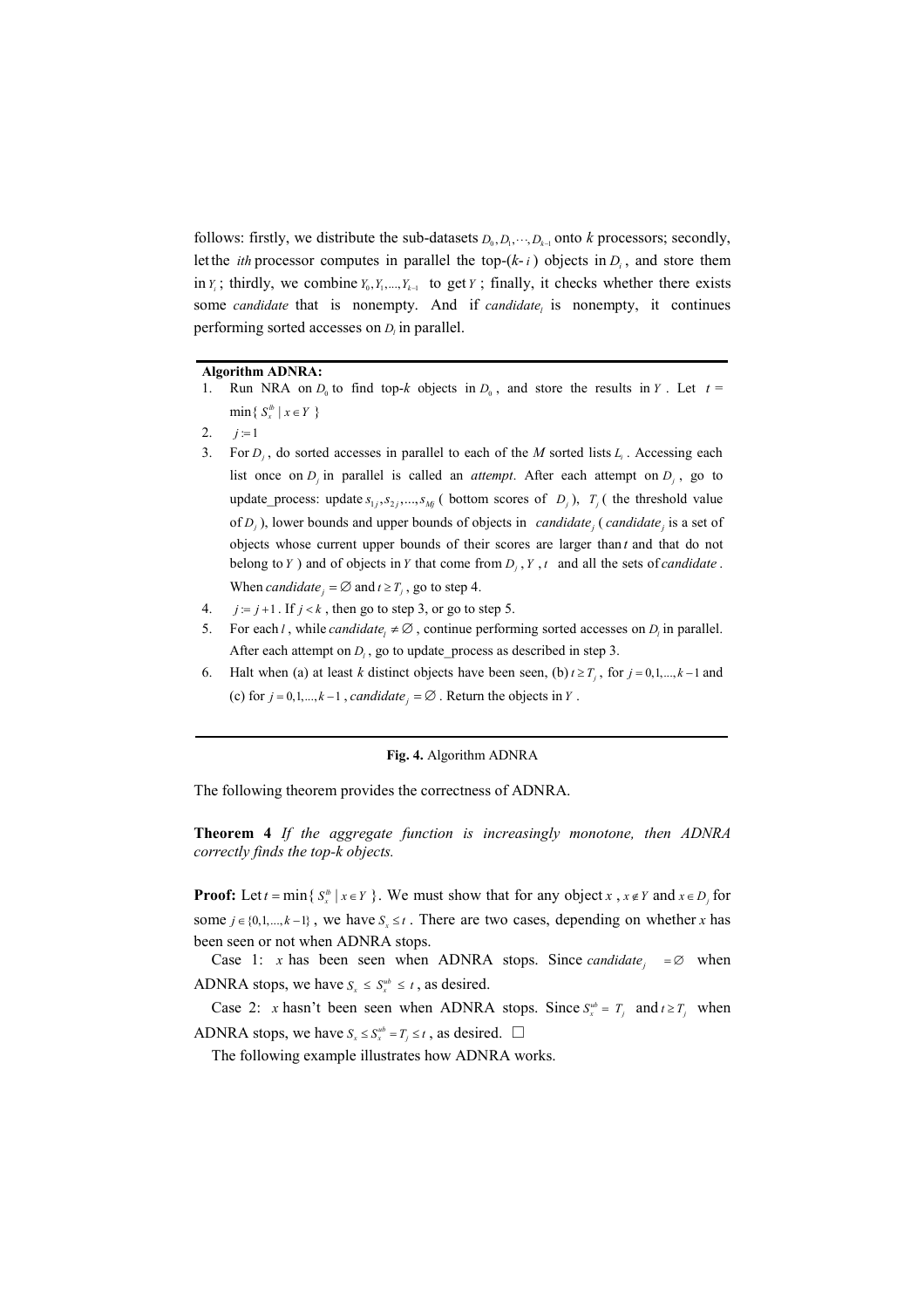**Example 2.** The dataset is the same as that in Example 1. Through pre-computation (addressed in section 3.4), the dataset is partitioned into three sub-datasets, which are illustrated in Table 8. First, ADNRA runs NRA on  $D_0$  to find top-2 objects in  $D_0$ , that is,  $x_2$  and  $x_3$ . Then it continues accessing  $D_1$ . After just an attempt on  $D_1$ , it stops accessing  $D_1$ . Then it checks whether there exists some number *l* satisfying *candidate*,  $\neq \emptyset$ , if there does, it continues accessing  $D_i$ . In this example, there does not exist such number *l*. So ADNRA halts after 6 sorted accesses. ADNRA performs two fewer sorted accesses than NRA on this dataset.

Table 8. Sub-datasets

| $D_{\scriptscriptstyle 0}$ |               |  |  |
|----------------------------|---------------|--|--|
| $(X_2, 0.95)$              | $(X_3, 0.95)$ |  |  |
| $(X_3, 0.88)$              | $(X_2, 0.87)$ |  |  |
| D,                         |               |  |  |
| $(X_1, 0.92)$              | $(X_4, 0.90)$ |  |  |
| $(X_4, 0.87)$              | $(X_1, 0.87)$ |  |  |
| D,                         |               |  |  |
| $(X_5, 0.89)$              | $(X_6, 0.88)$ |  |  |
| $X_6, 0.86$                | $X_5, 0.85$   |  |  |

### 3.4 Pre-computation

Both our algorithms are based on the pre-computation, which is aimed to precompute  $D_b$  and  $D_g$  in DNRA and  $D_0, D_1, \dots, D_{N-1}$  in ADNRA.  $D_g$  contains and only contains the  $K$ -skyband objects, so any algorithm that can address  $K$ -skyband queries, e.g. BBS [14], can be used to pre-compute  $D_b$  and  $D_e$  in DNRA. For the precomputation of  $D_0, D_1, \dots, D_{N-1}$  in ADNRA, the key point is to pre-compute the degree of domination of each object. In the rest of this section, we propose an algorithm called BFA (Brute-force algorithm) and introduce an algorithm called bitmap to precompute the degree of domination of each object. Bitmap algorithm is proposed in [13] to address skyline queries, but it is also powerful to compute the degree of domination of each object.

### 3.4.1 Brute-force Algorithm

Brute-force algorithm (BFA) scans the M sorted lists, and store the objects with their M local scores in an extra list. The data item in the extra list is like  $(x, s_1(x), s_2(x),...,s_M(x))$ , where x is an object,  $s_i(x)$  is x 's *ith* local score. The objects in the extra list are sorted in non-increasing orders respect to their first local scores. Then BFA scans the sorted extra list. When an object  $x$  is seen, BFA compares it with objects seen before it and objects having not been seen yet but whose first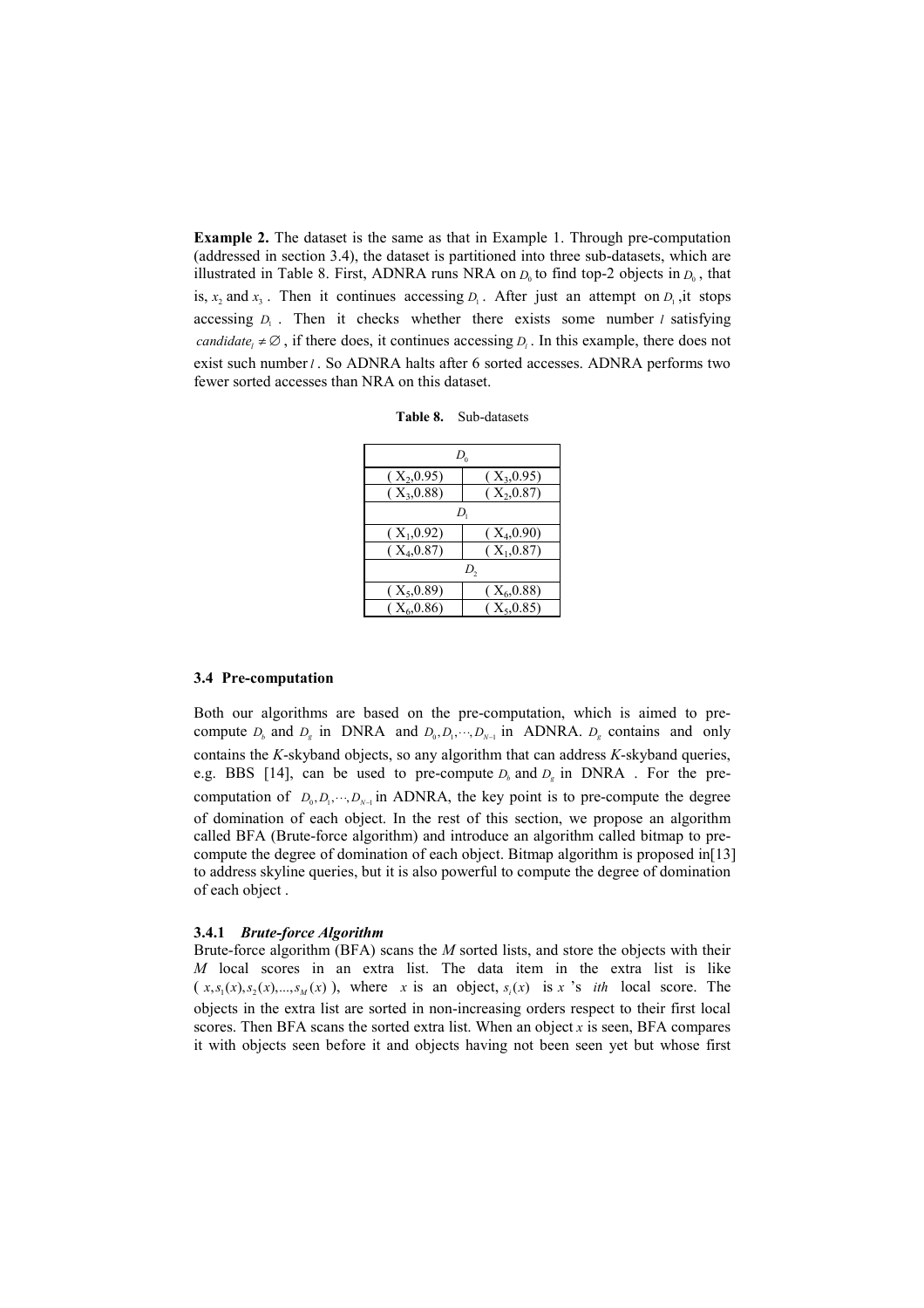local score is the same as  $x$ 's. After the comparisons, we get the degree of domination of x. The time cost of BFA is  $O(MN^2)$ . And the extra space needed is also  $O(MN^2)$ .

# $3.4.2$  Bitman

This technique encodes in bitmaps all the information required to decide the degree of domination of all the objects. An object x whose local scores are  $s_1(x), s_2(x),...,s_M(x)$  is mapped to an n-bit vector, where n is the total number of distinct values over all lists. Let  $n_i$  be the total number of distinct values in the *i*th list (i.e.  $n = \sum_{i=1}^{M} n_i$ ). For the dataset in Example 1, for example, there are  $n_1 = 6$  and  $n_2 = 5$  distinct values in the first and second lists and  $n = 11$ . Assume that  $s_i(x)$  is the *jth* largest score in the *ith* list; then, it is represented by  $n_i$ , bits, where the  $(j-1)$  leftmost bits are 0, and the remaining ones 1. Table 9 shows the bitmaps for objects in Example 1. Since  $s_1(x_2)$  is the largest value in the first list, all bits of it are 1. Similarly, since  $s_2(x_2)$  is the 4<sup>th</sup> largest in the second list, the leftmost  $4-1=3$  bits of its representation are 0, while the remaining ones are 1.

Obiect Local scores Bitmap representation  $(0.92, 0.87)$  $(011111, 00011)$  $X_1$  $(111111, 00011)$  $X_{2}$  $(0.95, 0.87)$  $\overline{X_3}$  $(000111, 11111)$  $(0.88, 0.95)$  $\overline{X_4}$  $(0.87, 0.90)$  $(000011, 01111)$  $(001111, 00001)$  $X<sub>5</sub>$  $(0.89, 0.85)$  $\overline{X_6}$  $(0.86, 0.88)$  $(000001, 00111)$ 

Table 9. The bitmap of the dataset in Example 1

Consider now that we want to know the degree of domination of an object, e.g.  $x_s$ with bitmap representation  $(001111, 00001)$ . The leftmost bits whose value is 1 are the  $3<sup>th</sup>$  and the  $5<sup>th</sup>$ , in the first and second lists, respectively. The algorithm creates two bit-strings,  $c_1(x_5) = 110010$  and  $c_2(x_5) = 111111$ , by juxtaposing the corresponding bits (i.e. 3<sup>th</sup> and the 5<sup>th</sup>) of every object. Let  $A(x_5) = c_1(x_5) \& c_2(x_5) = 110010$ . The rightmost bits whose value is 0 of  $x_5$  are the 2<sup>th</sup> and the 4<sup>th</sup>, in the first and second lists, respectively. Then, the algorithm creates another two bit-strings,  $d_1(x_5) = 110000$  and  $d_1(x_s) = 111101$ , by juxtaposing the corresponding bits (i.e. 2<sup>th</sup> and the 4<sup>th</sup>) of every object. Let  $B(x_5) = c_1(x_5) | c_2(x_5) = 111101$ . The 1's in the result of  $C(x_5) = A(x_5)$  &  $B(x_1) = 110000$ , indicate the objects that dominate  $x_2$ , i.e.  $x_1$  and  $x_2$ . Obviously, the degree of domination of any object x equates the number of 1's in the result of  $C(x)$ . Both the time cost and extra spaces needed of bitmap are  $O(MN^2)$ .

In our experiments, we use brute-force algorithm to fulfill pre-computations because it's easy to implement.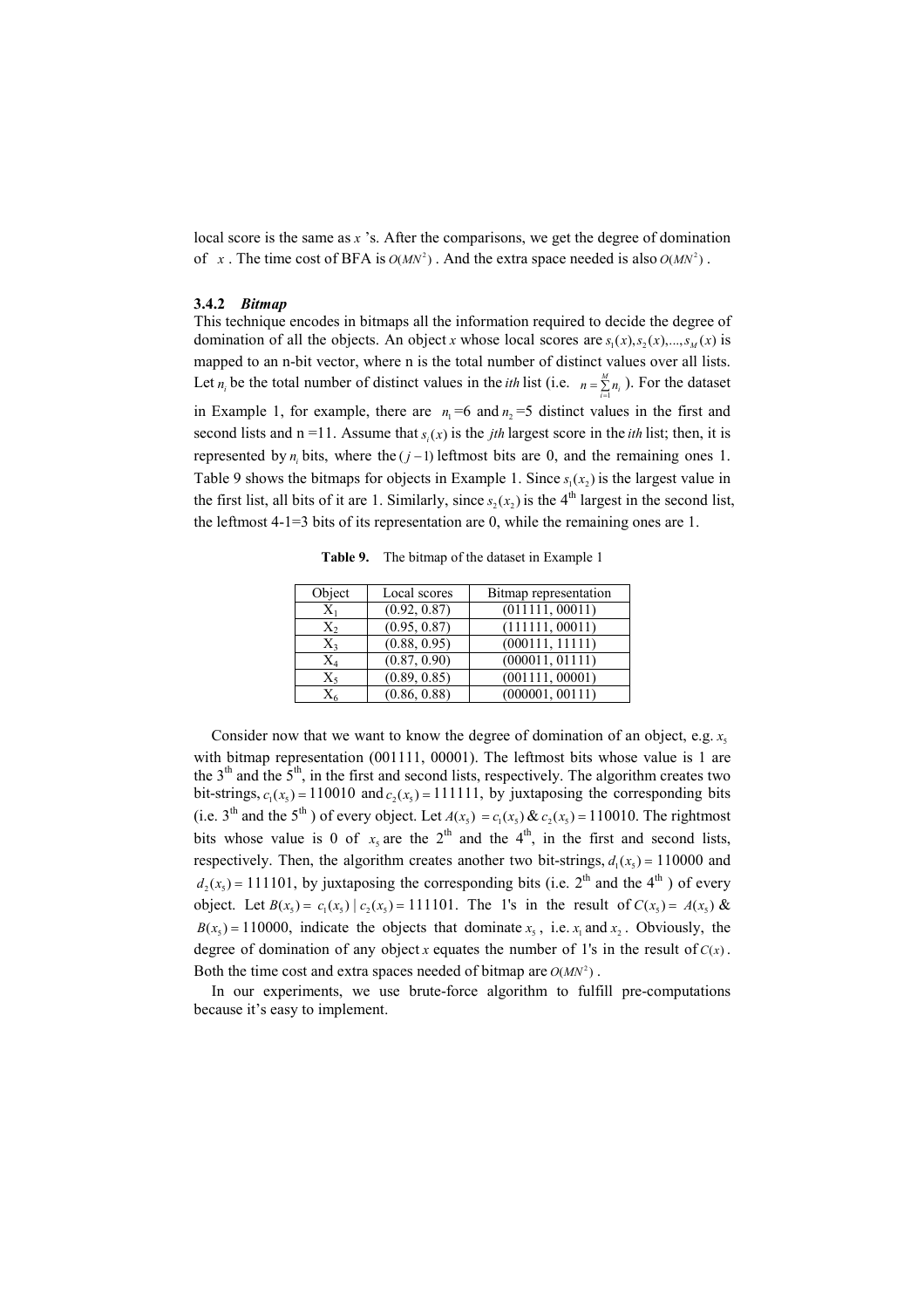#### $\overline{\mathbf{4}}$ **Experiments**

Our algorithms are implemented in C++. We perform our experiments on a Duo T2130 1.86GHz PC with 1GB of memory. We use both synthetic and real dataset to evaluate NRA, DNRA and ADNRA algorithms. The metrics we measure is the number of sorted accesses performed since the middleware cost is the number of sorted accesses performed times the cost per sorted access.

# **4.1 Description of Datasets**

We do experiments on five synthetic datasets and one real dataset. All generated local scores belong to the interval [0, 1]. The five synthetic datasets are produced to model different input scenarios; they are UI, NI, EI, CO and AC, respectively. UI, CO and AC are generated using the same methodology as [5]. UI contains datasets where object's local scores are uniformly and independently generated for the different lists. NI contains datasets where object's local scores are normally and independently generated for the different lists. EI contains datasets where object's local scores are exponentially and independently generated for the different lists. CO contains datasets where object's local scores are correlated. In other words, the local score  $s_i(x)$  of an object x is very close to  $s_i(x)$  with high probability, where  $i \neq j$ . To generate an object  $x$ , first, a number  $u_x$  from 0 to 1 is selected using a Gaussian distribution centered at 0.5. x 's local scores are then generated by a Gaussian distribution centered at  $u_{\nu}$  with variance 0.01. Finally, AC contains datasets where object's local scores are anticorrelated. In this case, objects that are good in one list are bad in one or all other lists. To generate an object x, first, we pick a number  $u_x$  from 0 to 1, like we did for CO datasets. This time, however, we use a very small variance, so that  $u<sub>x</sub>$  for different x are very close to  $0.5$  and to each other. The local scores of x are then generated uniformly and normalized to sum up to  $u<sub>x</sub>$ . In this way, the overall scores of all objects are quite similar, but their individual scores vary significantly.

| Parameter                   | Default values |
|-----------------------------|----------------|
| Number of objects, i.e. $N$ | 100,000        |
| Number of lists, i.e. $M$   |                |
|                             | 20             |
|                             | 20             |
| Aggregate function          | summation      |

Table 10. Default settings of experimental parameters

For synthetic datasets, our default settings for different parameters are shown in Table 10. In our tests, the default number of data items in each list is 100,000, i.e.  $N=100,000$ . Typically, users are interested in a small number of top answers, thus we set  $k = 20$  as k's default value. DNRA needs to pre-compute the K-skyband and unless otherwise specified we set  $K = 20$  since we set  $k = 20$ . Like many previous works on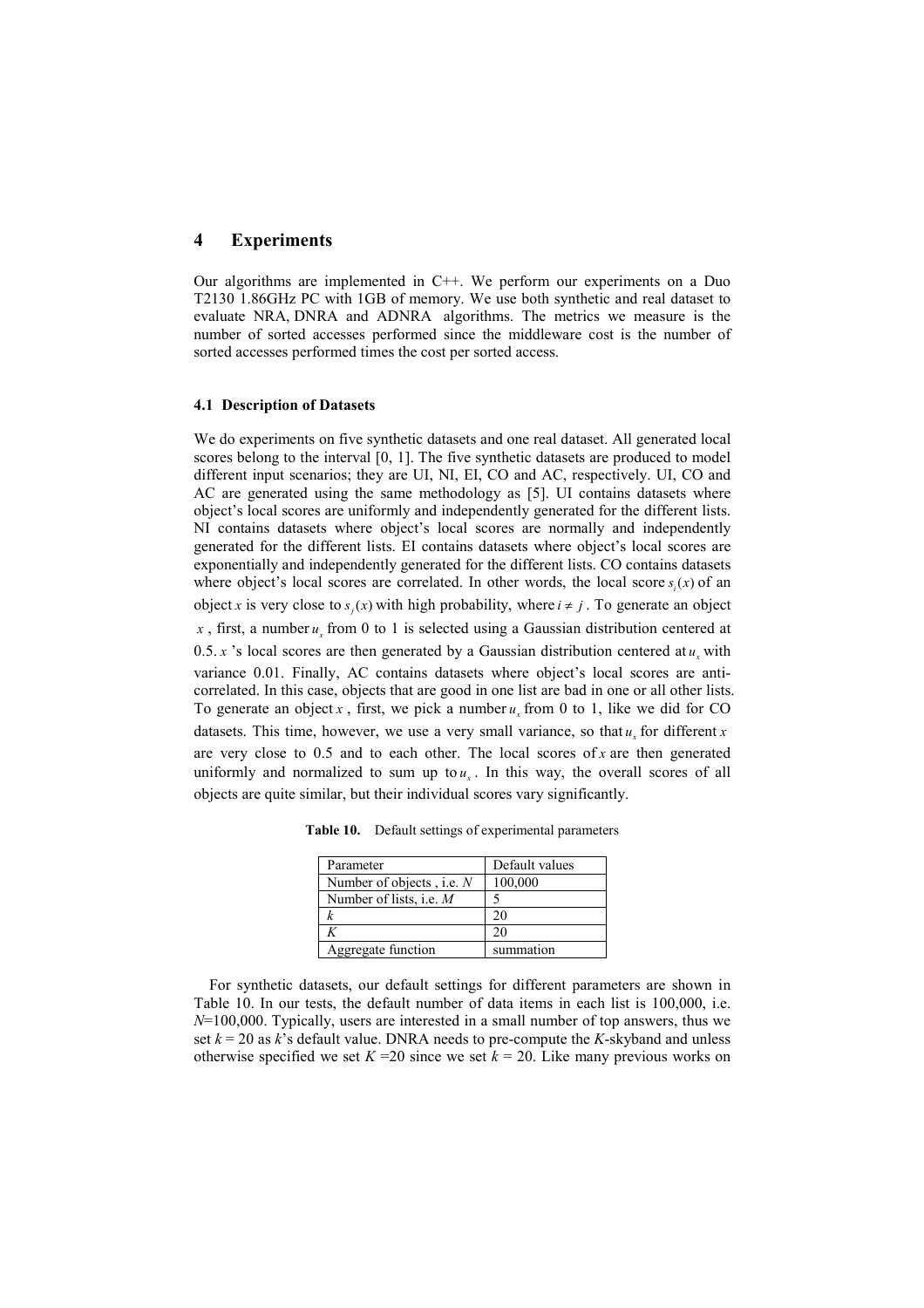top- $k$  query processing, such as [12], we choose the aggregate function as the sum of the local scores. In half of our tests, the number of lists, i.e.  $M$ , is a varying parameter. When M is a constant, we set it to 5 since most top- $k$  algorithms are evaluated on the dataset with no more than 5 lists.

For real dataset, as did in [12], we choose El Nino dataset (http://kdd.ics.uci.edu), which contains oceanographic and surface meteorological readings taken from a series of buoys positioned throughout the equatorial Pacific. The data is expected to aid in the understanding and prediction of El Nino/Southern Oscillation (ENSO) cycles. We neglect the objects missing some fields. The remaining dataset contains 93935 objects. We chose 7 lists to test our algorithms. And we normalize the dataset with the formula:  $\frac{s_i(x) - Min}{Max - Min}$ , where  $s_i(x)$  is x 's *ith* local score.

# **4.2 Experimental Results**

### 4.2.1 Effect of the Number of Lists

In this section, we compare the performance of our algorithms with NRA over the datasets described in section 4.1 while varying the number of lists.

Over the datasets we considered, with the number of lists increasing up to 12 and the other parameters set as in Table 10, Fig.5-10 show the results measuring the number of sorted accesses performed. The results show us that both our algorithms perform several orders of magnitude fewer sorted accesses than NRA. The reason is that our algorithms already get some information about the objects through precomputation and they only access the potential objects that can be top- $k$  answers. As M becomes small, the advantage of our algorithms over NRA increases. The reason for this increase is that the  $K$ -skyband contains fewer objects as  $M$  becomes smaller. Over UI and CO, the ratio of the number of sorted accesses performed by ADNRA to that performed by DNRA is nearly  $2/3$ . And the ratio nearly decreases to  $1/2$  over NI. EI and AC. Over El Nino Data, although the ratio is a little larger, ADNRA still performs significantly fewer accesses than DNRA. The reason why ADNRA outperforms  $DNRA$  is that  $ADNRA$  classifies the objects into  $N$  categories while DNRA only classifies objects into two categories. After ADNRA accesses  $D_0, D_1, \dots, D_k$ , the value of t is already relatively big, which makes it perform fewer accesses on  $D_{H}$ .

### 4.2.2 Effect of k

In this section, we study the effect of  $k$ , i.e. the number of top objects requested, on performance. Since the number of top objects requested varies with different users, we need to set the parameter  $K$  in pre-computation of DNRA as a sufficiently large const, i.e. the upper bound of the number of top objects requested. In our experiments below, we set  $K=100$ , and the other parameters as in Table 9 except that k varies from 10 to 100.

Fig.11-16 show the results of our experiments over the considered datasets. The results show that both our algorithms perform orders of magnitude fewer accesses than NRA. For DNRA and ADNRA, the number of their accesses both increase slightly with  $k$  over all the considered datasets. But the situation is different for NRA.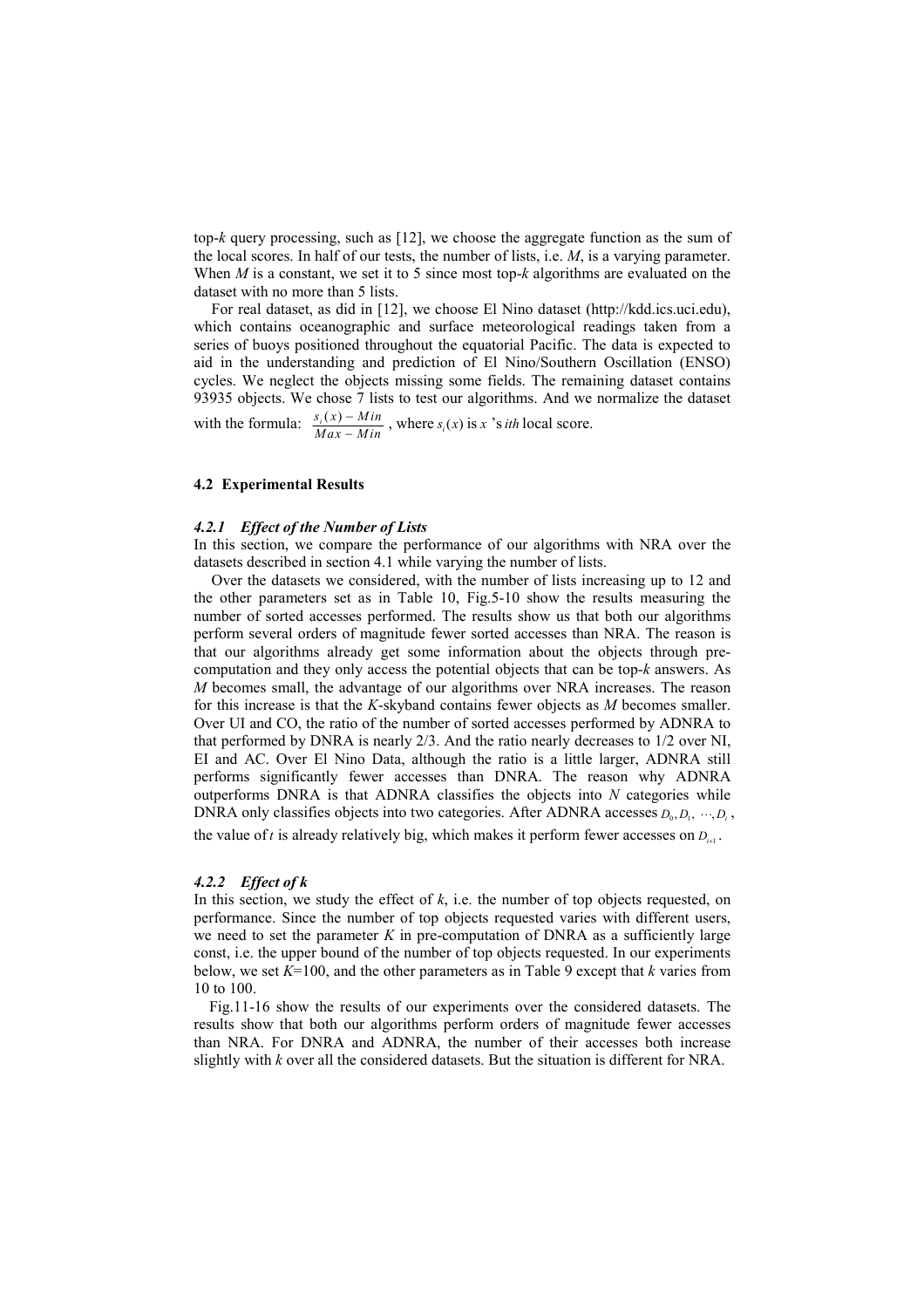

Fig.5. The number of accesses v.s. the



Fig.4. The number of accesses v.s. the number of lists over EI,  $k=20$ 



Fig.9. The number of accesses v.s. the number of lists over AC, k=20



Fig.6. The number of accesses v.s. the number of lists over NI,  $k=20$ 



Fig.8. The number of accesses v.s. the number of lists over CO,  $k=20$ 



Fig.10. The number of accesses v.s. the number of lists over El Nino Data,  $k=20$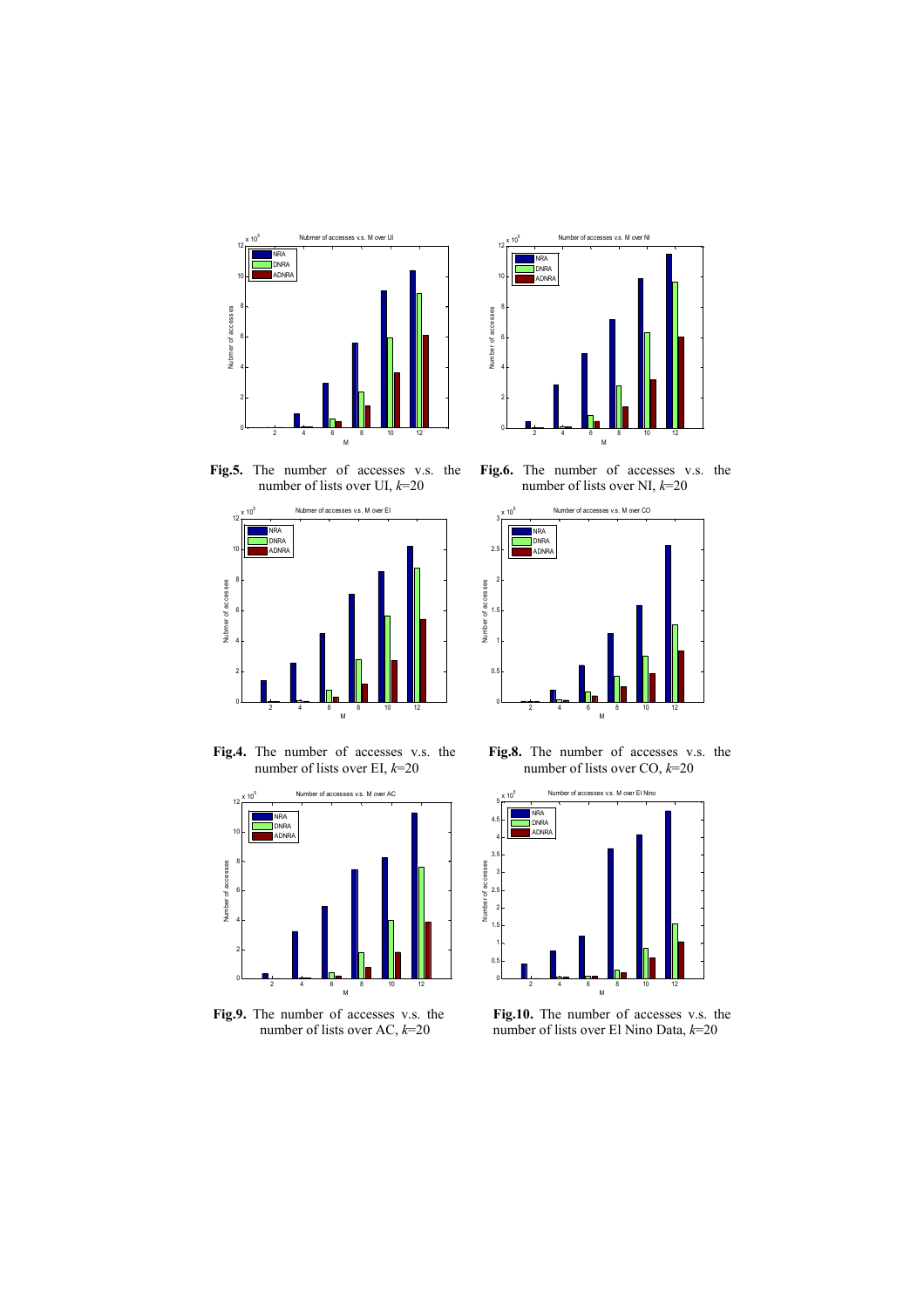

Fig.11. The number of accesses v.s.  $k$ over UI,  $M=5$ 



Fig.13. The number of accesses v.s.  $k$ over EI,  $M=5$ 



Fig.15. The number of accesses v.s.  $k$ over AC,  $M=5$ 



Fig.12. The number of accesses v.s.  $k$ over NI,  $M=5$ 



Fig.14 The number of accesses v.s.  $k$ over CO,  $M=5$ 



Fig.16. The number of accesses v.s.  $k$ over El Nino Data, M=5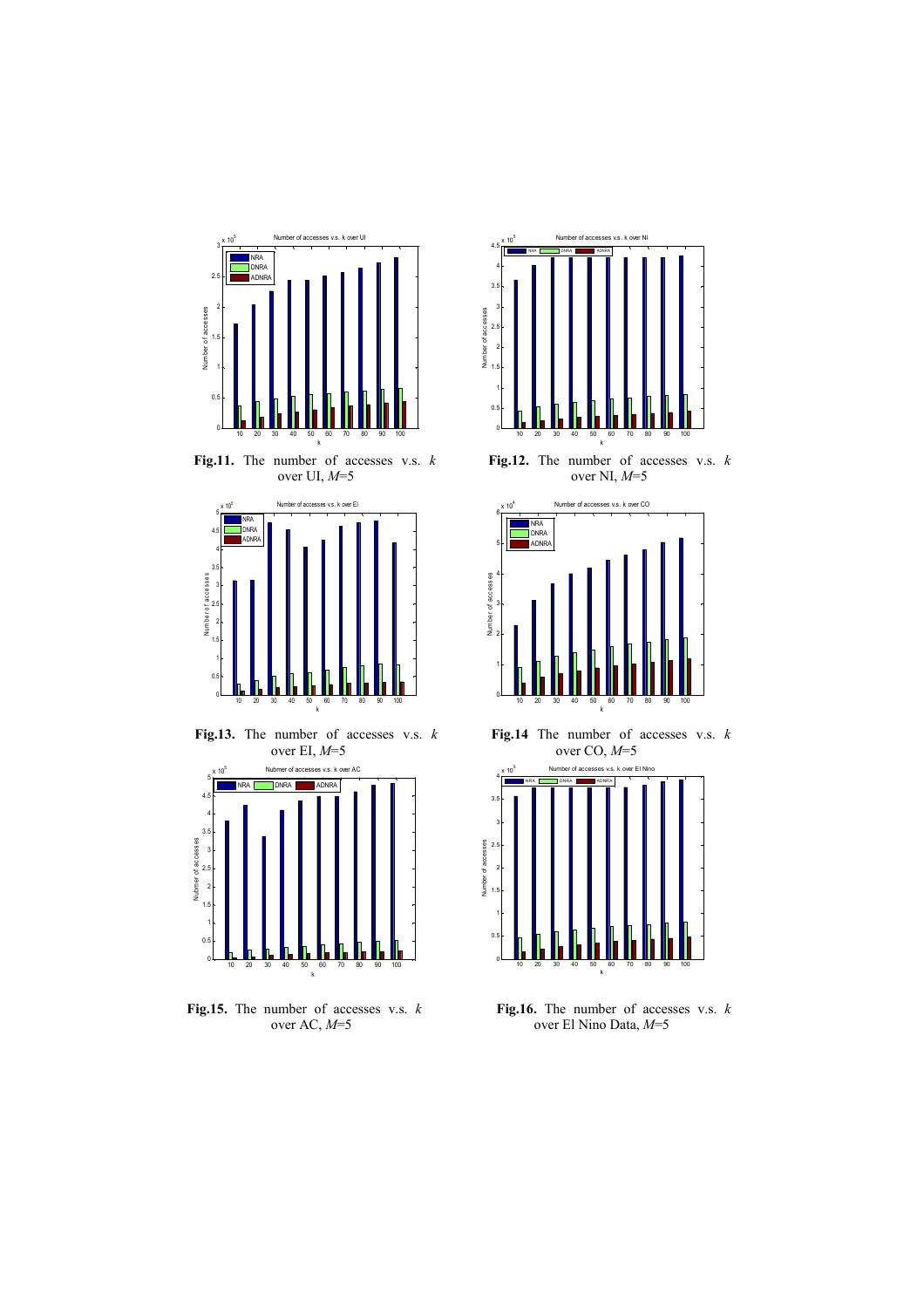The number of accesses performed by NRA increases with  $k$  over UI and CO, almost does not increase over NI and EI Nino data and even fluctuates over EI and AC. The predominance of ADNRA over DNRA becomes more apparent as  $k$  becomes smaller. The reason is that when k is small, i.e.  $k \le K$ , DNRA may perform some useless accesses. Specifically, DNRA may still access those objects whose degree of domination is no less than  $k$ , but those objects can not be top- $k$  answers for any increasingly monotone aggregate function. However, ADNRA will never access those objects.

# 4.3 Summary

Our experiments illustrate that DNRA and ADNRA do several orders of magnitude fewer sorted accesses than NRA, both onsynthetic datasets and real dataset. The reason is that our algorithms classify objects and reduce the accessing scope. As M becomes smaller, the decrease of sorted accesses becomes more significant. The reason is that the K-skyband contains fewer objects as M becomes smaller. Algorithm ADNRA does much fewer sorted accesses than algorithm DNRA. For some instances, ADNRA performs 50% fewer accesses than DNRA. This could be explained by the fact that DNRA only classifies objects into two categories depending on whether they belong to the K-skyband or not while ADNRA takes a further step to classify the objects into N categories according to their degree of dominations.

#### 5 **Related Works**

Efficient processing of top-k queries is both an important and hard problem that is still receiving much attention. Skyline (skyline is a special instance of K-skyband, where  $K=1$ ) computation is another kind of queries that is also attracting much attention.

There are intrinsic relations between the two kinds of queries. Some papers have tried to use these kinds of relations to address top- $k$  queries, such as [15] and [16]. In [15], A.Vlachou et al. proposed a framework called SPEERTO to support top- $k$  query processing over horizontally partitioned data stored on peers organized in a super-peer network The key idea of SPEERTO is that each peer computes its K-skyband as a pre-processing step and each super-peer maintains and aggregates the K-skyband sets of its peers to answer any incoming top- $k$  query. Essentially, SPEERTO classifies objects into two categories depending on whether they belong to the K-skyband or not. Our work makes a further step to classify objects into  $N$  categories according to their degree of dominations.

In [16], L.Zou and L.Chen proposed an indexing structure, called DG (Dominant Graph). Based on that, they proposed *Traveler* algorithms to answer top-k queries. Our work is different from [16] mainly in two aspects. Firstly, the models of dataset we use are different. The dataset in  $[16]$  consists of one list with N data items which are like  $(x, s_1(x), s_2(x),...,s_M(x))$ , where x is an object,  $s_i(x)$  is x 's *ith* local score. And each data item can be random accessed. However, the dataset in our paper consists of M lists with N data items, which is more general. And each data item can be only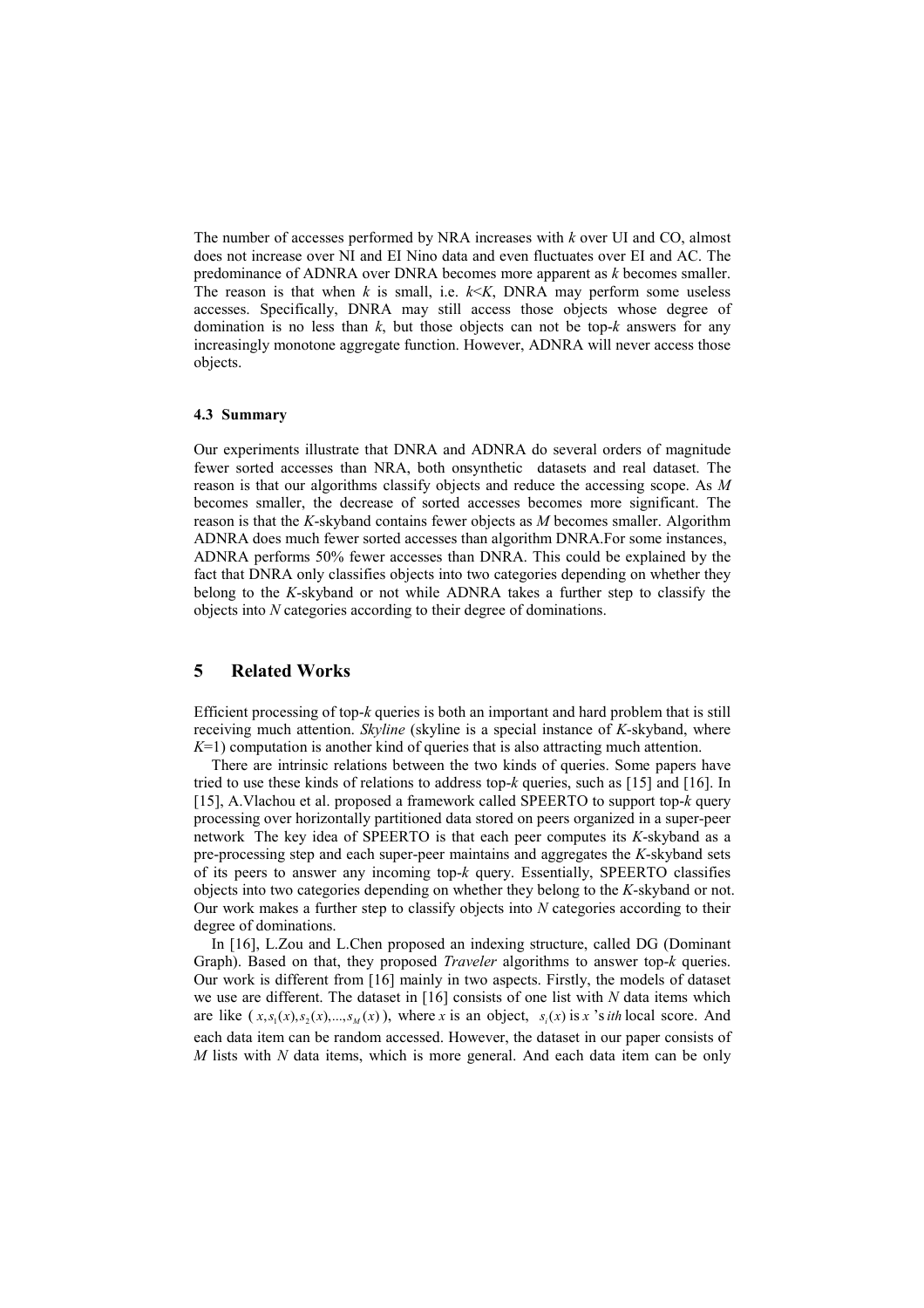sorted accessed. Secondly, both our works are based on the classifications of the objects, but our methods to classify objects are different. DG uses *Maximal layer* [17] to classify objects while we use degree of domination to classify objects (Note: the first Maximal layer contains the same objects as sub-dataset  $D_0$ , which are the skyline objects of the dataset).

We did not compare our algorithms with *Traveler* algorithms directly because they have different methods to access data item, i.e. *Traveler* algorithms use random access to access data item while we only use sorted access. Actually, authors in [16] compared Traveler algorithms with TA and CA [1], but they did not compare them with NRA. Certainly, *Traveler* algorithms can also be used in cases where data item can only be sorted accessed and our approaches can also be generalized to cases where random access is possible.

#### 6 **Conclusions and Future Works**

In this paper, we propose DNRA and ADNRA algorithms to address top-k queries, both of which are based on the partition of the dataset. DNRA classifies the objects into two categories depending on whether they belong to the K-skyband or not. And it only accesses the K-skyband objects when answering top- $k$  queries. Furthermore, ADNRA classifies the objects into  $N$  categories according to their *degree of domination*. And it only accesses  $k$  categories in order to find the top- $k$  objects. Experimental comparisons show that our algorithms perform several orders of magnitude fewer sorted accesses than NRA and that ADNRA performs significantly fewer sorted accesses than DNRA on some datasets. The reason why our algorithms outperform NRA is that they already know some information about the objects through pre-computation and they only access those potential objects that can be the real top-k. DNRA is powerful in top-k system where k is a constant. ADNRA can be used in any top- $k$  system where the aggregate function is increasingly monotone and  $k$ is a constant or not.

As M becomes larger,  $D_0$  and  $D_1$  contain more and more objects, which results in our algorithm ADNRA performs more and more accesses. In the future, we plan to propose some kind of method to continue classifying objects in  $D_0$  and  $D_1$  in order to make ADNRA stop earlier. Furthermore, the variation of ADNRA using datasetlevel-parallel policy is fit for parallel environments, so we will optimize it by parallel computing in our future work. Specifically, we first distribute the sub-datasets  $D_0, D_1, \dots, D_{k-1}$  onto k processors; secondly, let the *ith* processor computes in parallel the top- $(k-i)$  objects in  $D_i$ , and store them in  $Y_i$ ; thirdly, we combine  $Y_0, Y_1, \ldots, Y_{k-1}$  to get the final top- $k$  answerers.

#### $\overline{7}$ Acknowledgement

This work is supported by the National Science Foundation of China under the grant No.60533020 and No.60873210. This work is also supported by the Science Research